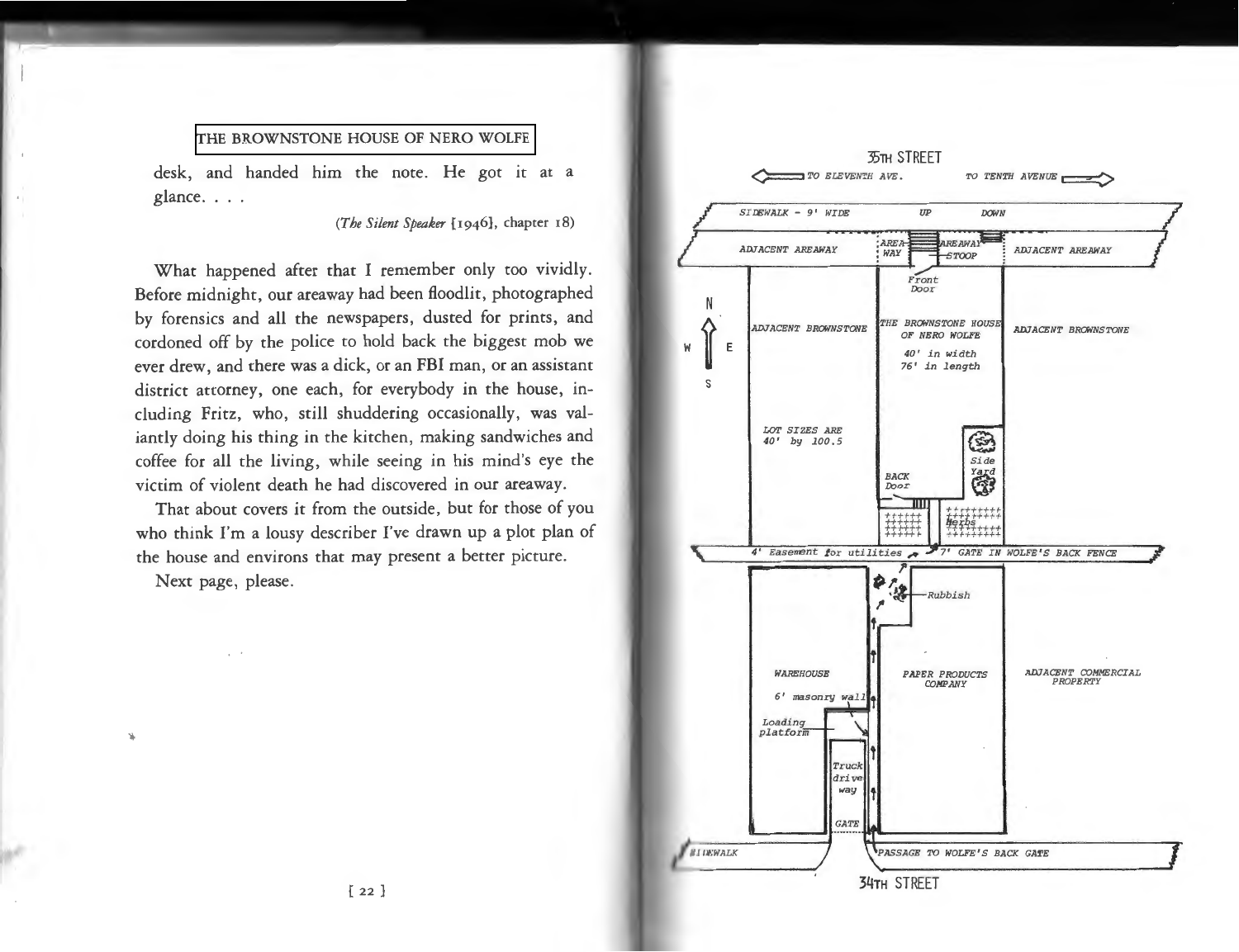

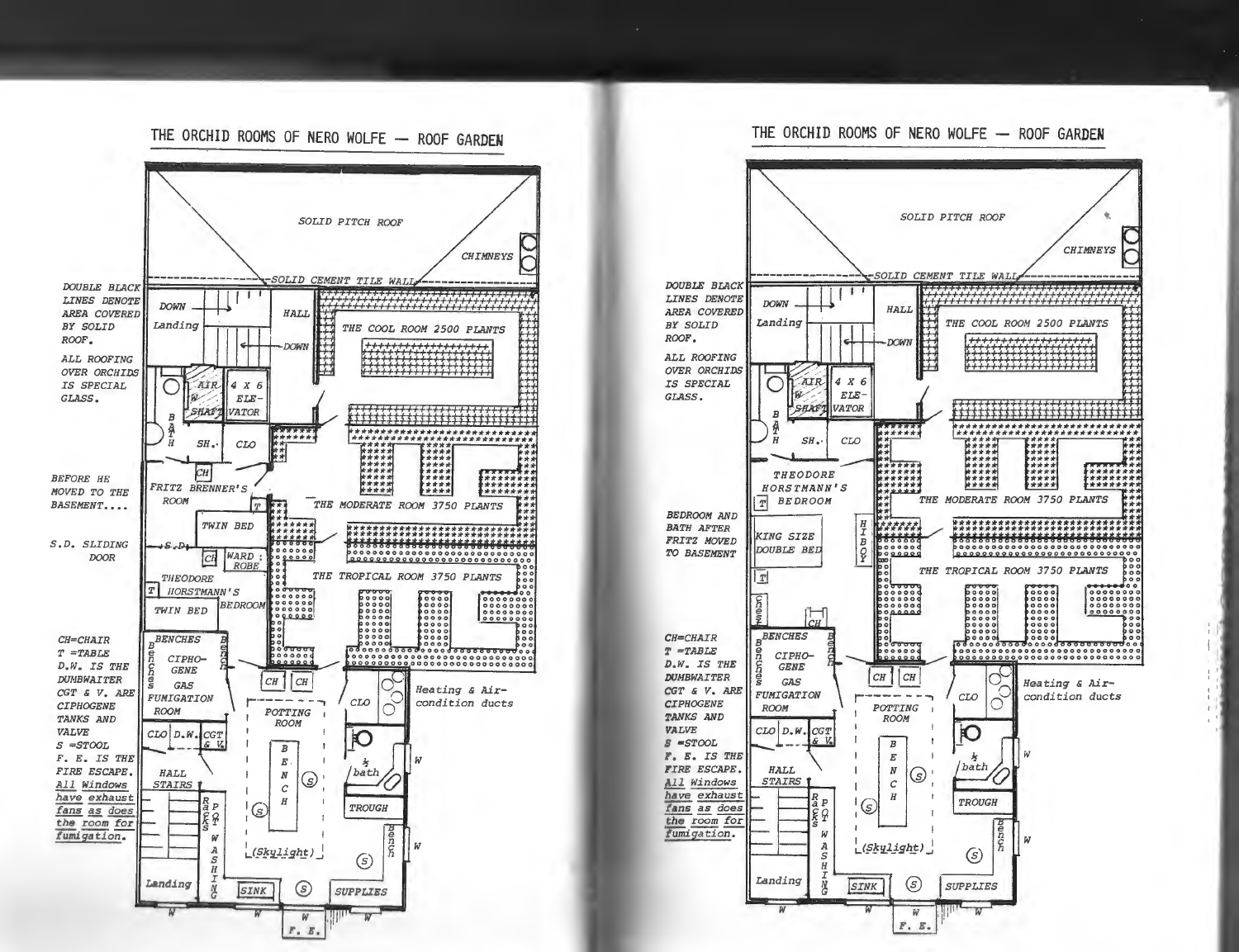hands. I said, "Go ahead and don't drop it," and he started down the hall to the rear, where the stair to the basement was, and at the door to the office Orrie joined him.

(Ibid., chapter 19)

Remembering things like that puts me in a homesick mood, and memory is a fink. Lily just caught me looking out of the window, read my face (and my mind), and said, "Come on, chum, I'll shoot you a game of pool."

Interesting woman, Lily. She not only dances like Fred Astaire, she handles a cue like he does, and I have a helluva time beating her. So, while I go take on the champ, you can examine my drawing of the basement. It's on the next page.



 $\left[52\right]$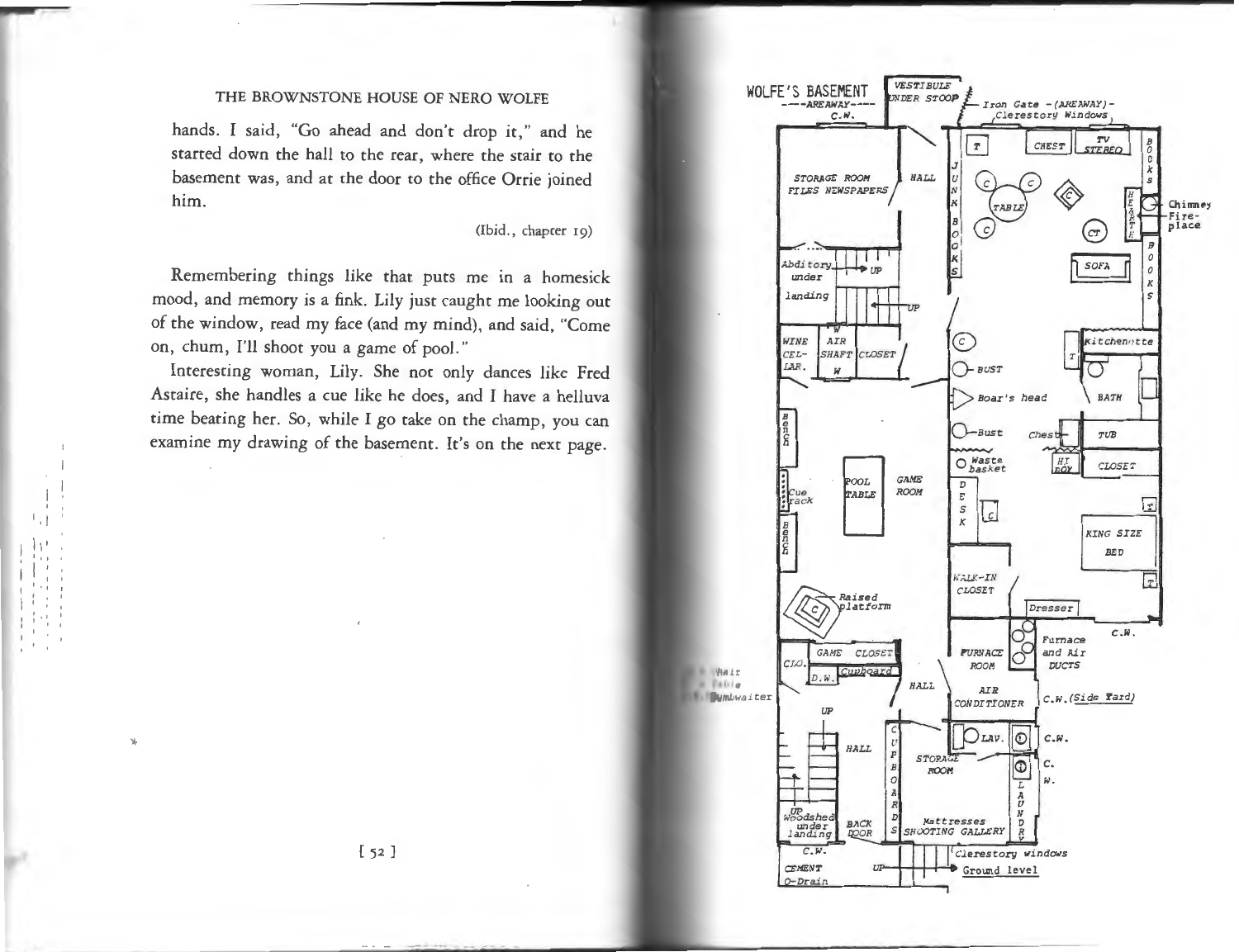SECOND FLOOR

**D** FLOOR



 $111$  $.511$ altr  $\frac{1}{2}$ p.m شنا ا  $1 - H^*$  $\cdots$  $\mu$  $\mathbf{H}$  $\rightarrow$  $\left\{ -1\right\}$  $\frac{1}{10} \frac{\Omega}{\Omega}$  $\rightarrow$  1

 $^{\circ}$  ()

 $\pm$ 

 $\overline{11}$ 

ıÌİ

лŀ

 $127$ 

 $(1)$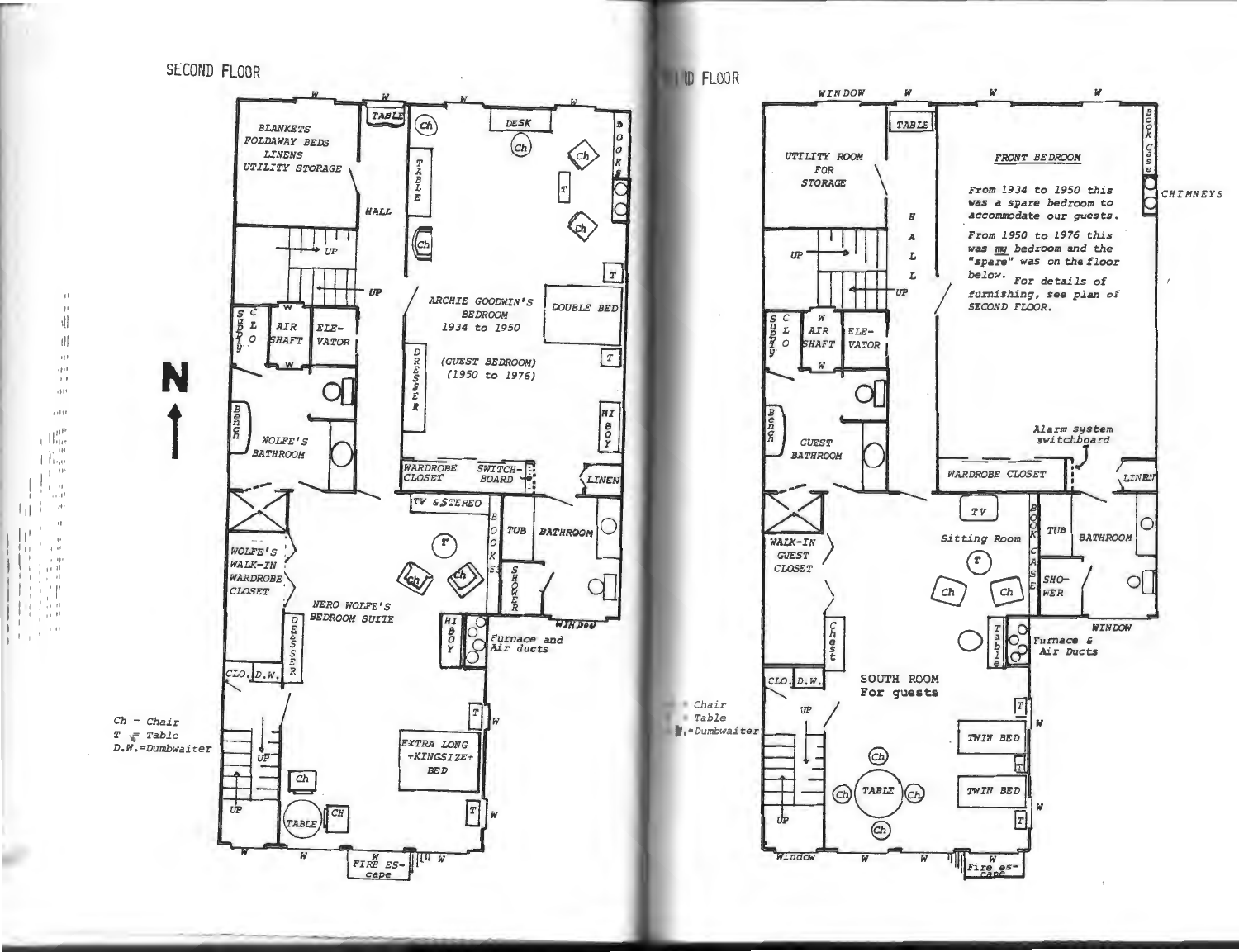don't understand it. They were all here yesterday when I cleaned in here."

"Are you sure of that?"

"Yes, sir. Positive."

"Look for it. Archie, help him. I want to know if that cushion is in this room."

(Ibid.)

For the exciting conclusion to that "front room" episode, get a copy of "Help Wanted, Male." It's in a book entitled Trouble in Triplicate (1949). You'll be glad you did - and so will I. I still get the royalties. Better yet, buy two!

In the plan of the main floor that follows, you'll see most of the furnishings penciled in, except for Wolfe's office. That requires a chapter all of its own.

 $\overline{\phantom{a}}$ 



 $[100]$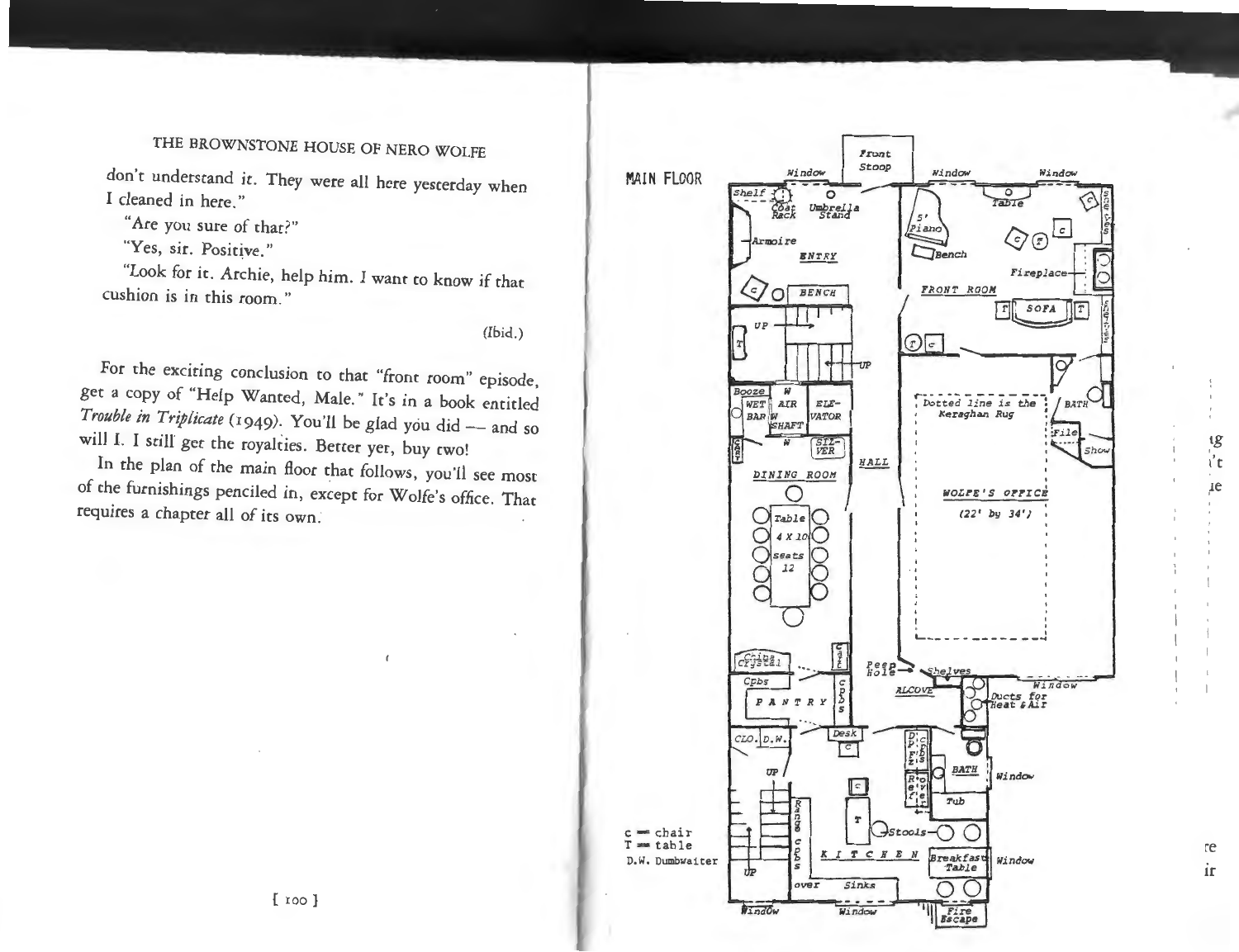There is only one other office experience I want to mention before this chapter ends. It happened on a Sunday morning, in preparation for one of Wolfe's most elaborate charades.

... Fritz and I worked like beavers, setting the stage. The idea was  $-$  that is, Wolfe's idea  $-$  to reproduce as nearly as possible the scene of the crime, and it was a damn silly idea, since you could put seven or eight of that office [a gross exaggeration} into Mrs. Robilotti's drawing room [which was the scene of the crime}. Taking the globe and the couch and the television cabinet and a few other items to the dining room helped a little, bur it was still hopeless .... To get fourteen chairs we had to bring some down from upstairs, and then it developed later that some of them weren't really necessary. The bar was a table in the far corner [from which the couch had been moved} but it couldn't be up against the wall because there had to be room for Hackett [who tended bar} behind it. One small satisfaction I got was that the red leather chair had been' taken to the dining room with the other stuff, and Cramer wouldn't like that a bit. [and he didn't.}

 $\mathbf{I}$  1' " **!IIIII, ;1: til ..**  'I 'II '  $\cdot$   $\cdot$   $\cdot$   $\cdot$   $\cdot$   $\cdot$   $\cdot$  $\mathop{||\hspace{-.04in}||}$  $\mathbf{1}$  1' **It 1 1**  ;111' ill

# *(Champagne for One* [1958], chapter 15)

It would have been much easier to take the principals, all eighteen of us, back to Mrs. Robilotti's drawing room, but \* Wolfe absolutely refused to leave the house! Fritz and I had to put all the furniture back again on Monday. Wolfe helped. He carried a yellow couch cushion!

You are now in possession of all the documented evidence

*[* 126}



DN = DICTIONARY STAND **VC** = YELLOW CHAIRS OS = OFFICE SUPPLIES  $O = ORCHID VASES$ 

 WM = WALL MAPS. THE SHELVES ABOVE HOLD RADIO AND TV